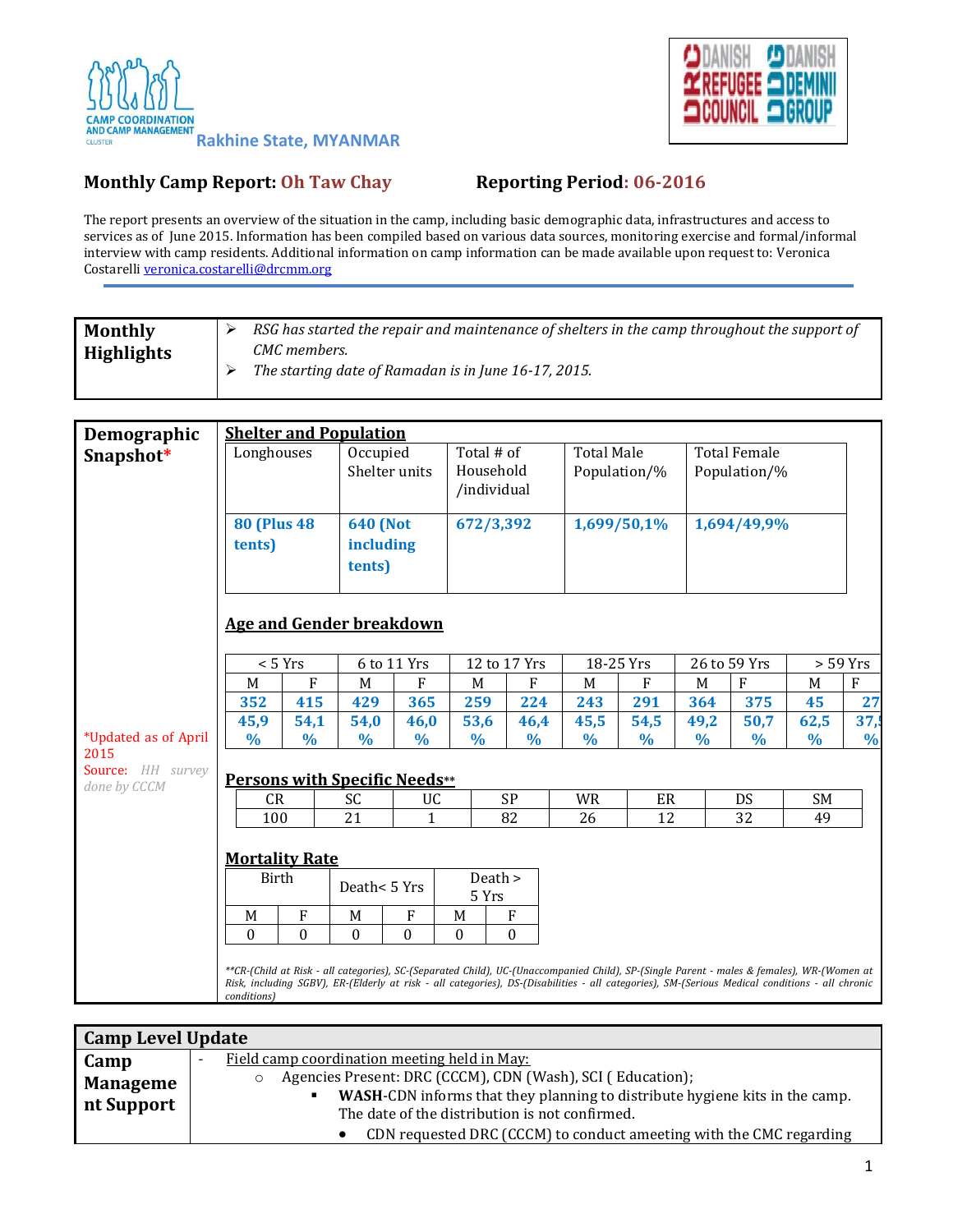



|              | hygiene kit distribution and wash facilities.<br>General updates from different actors;<br>Next Camp Coordination meeting at field level is scheduled on June 25 at 10:30.<br>Next meeting with CMC members is scheduled on the $3rd$ week of June (time and day to be<br>confirmed).                                                    |  |  |  |  |  |
|--------------|------------------------------------------------------------------------------------------------------------------------------------------------------------------------------------------------------------------------------------------------------------------------------------------------------------------------------------------|--|--|--|--|--|
|              |                                                                                                                                                                                                                                                                                                                                          |  |  |  |  |  |
|              | Focus Group Discussion with the Women, Men and Elderly groups is scheduled on the 1 <sup>st</sup> week of<br>➤<br>June.                                                                                                                                                                                                                  |  |  |  |  |  |
| <b>Other</b> | Painting competition with youth group on the $4th$ week of June.<br>$\overline{\phantom{a}}$                                                                                                                                                                                                                                             |  |  |  |  |  |
| updates      | Support of identified PSNs on-going.<br>$\overline{\phantom{0}}$<br>Monitoring and referral:<br>$\qquad \qquad \blacksquare$                                                                                                                                                                                                             |  |  |  |  |  |
|              | Wash Infrastructure monitoring on the 4 <sup>th</sup> week of June.<br>$\circ$<br>Education monitoring on the 1 <sup>st</sup> , $2^{nd}\& 3^{rd}$ week of June.<br>$\circ$<br>Hygiene Kit distribution monitoring (depending on distribution schedule).<br>$\circ$<br>Food distribution (depending on distribution schedule).<br>$\circ$ |  |  |  |  |  |

| <b>Camp Sectoral Update</b>                            |                                                                                                                                                                                                                                    | <b>Planned activities</b>                                                                                                                                                                                      |  |  |  |
|--------------------------------------------------------|------------------------------------------------------------------------------------------------------------------------------------------------------------------------------------------------------------------------------------|----------------------------------------------------------------------------------------------------------------------------------------------------------------------------------------------------------------|--|--|--|
| <b>Shelter</b><br><b>DRC-UNHCR</b>                     | It was reported that RSG has started the Repair and<br>Maintenance of shelters in the camp with the support<br>of CMC members.                                                                                                     |                                                                                                                                                                                                                |  |  |  |
| Food<br><b>Non</b><br><b>Items</b><br><b>DRC-UNHCR</b> | UNHCRNFI kits were distributed on May 19-20<br>$\blacksquare$<br>Post-distribution monitoring was done on May<br>$\blacksquare$<br>25, 2015. Based on the outcome of the<br>monitoring, some IDPs did not receive the NFI<br>kits. | Jointly monitoring with DRC CCCM and<br>UNHCR in order to verify those families<br>whom did not receive any kits.                                                                                              |  |  |  |
| <b>WASH</b><br>CDN                                     | Nothing was reported.<br>$\overline{\phantom{a}}$                                                                                                                                                                                  | Nothing was reported.                                                                                                                                                                                          |  |  |  |
| <b>Health</b><br><b>IRC</b>                            | Health profiling data-collection on-going;<br>Regular activities on-going.                                                                                                                                                         | - Health profiling data-collection on-going;<br>- Regular activities on-going.                                                                                                                                 |  |  |  |
| <b>Nutrition</b><br><b>ACF</b>                         | Nothing was reported<br>$\overline{\phantom{a}}$                                                                                                                                                                                   | Nothing was reported                                                                                                                                                                                           |  |  |  |
| <b>Education</b><br><b>SCI</b>                         | Nothing was reported.<br>$\overline{\phantom{a}}$                                                                                                                                                                                  | Regular activities on-going.                                                                                                                                                                                   |  |  |  |
| <b>Protection</b><br><b>DRC</b>                        | Protection Team will continue working with<br>$\overline{\phantom{a}}$<br>PSNs in the camps and following up on them.                                                                                                              | Regular protection activities on-going.<br>$\overline{\phantom{m}}$                                                                                                                                            |  |  |  |
| Child<br><b>Protection</b><br><b>DRC</b>               | IPA assessment on the 2 <sup>nd</sup> and 3 <sup>rd</sup> week of the<br>$\overline{\phantom{a}}$<br>month at the Youth Center;<br>IPA distribution from 22 <sup>nd</sup> - 26 <sup>th</sup> of June.<br>$\overline{\phantom{a}}$  | A meeting with Child Protection<br>$\blacksquare$<br>Group and Youth Facilitators is<br>scheduled on June 29 at the Youth<br>Centre:<br>Monthly recreational events on the 3rd<br>of June at the Youth Center. |  |  |  |